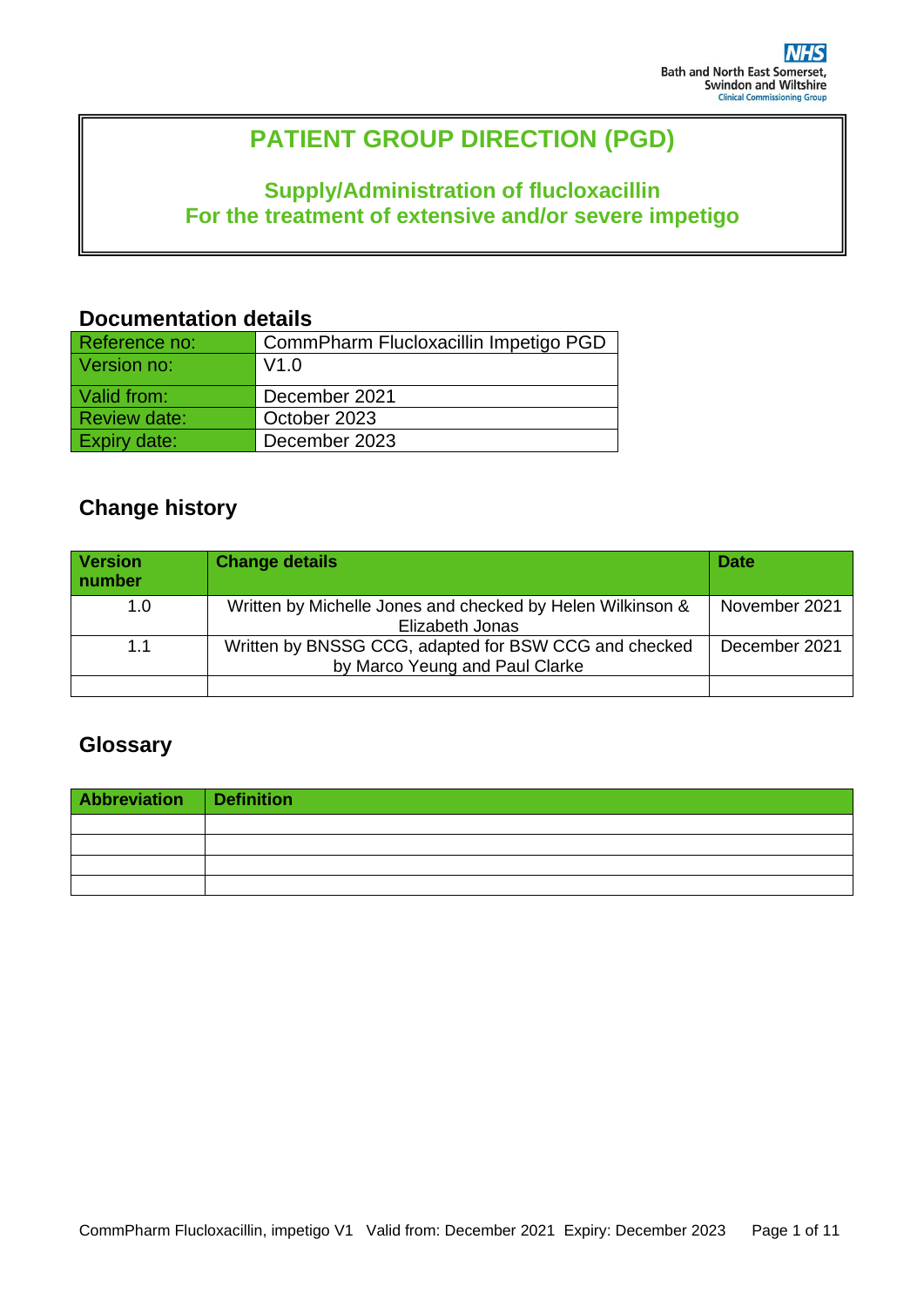### **1. PGD template development**

| Developed by:                                                                | <b>Name</b>                                                                   | <b>Signature</b> | <b>Date</b> |
|------------------------------------------------------------------------------|-------------------------------------------------------------------------------|------------------|-------------|
| <b>Pharmacist</b>                                                            | Michelle Jones, Senior Medicines<br>Optimisation Pharmacist, BNSSG<br>CCG     | meD              | 10.02.2020  |
| <b>Doctor</b>                                                                | Dr Shaba Nabi, GP Prescribing lead,<br><b>BNSSG CCG</b>                       |                  | 13.02.2020  |
| <b>Registered</b><br><b>Professional</b><br>representing users<br>of the PGD | Helen Wilkinson, Principal Medicines<br>Optimisation Pharmacist, BNSSG<br>CCG |                  | 12.02.2020  |

## **PGD Working Group Membership**

| <b>Name</b>           | <b>Designation</b>                                     |
|-----------------------|--------------------------------------------------------|
| Helen Wilkinson       | Principal Medicines Optimisation Pharmacist, BNSSG CCG |
| Elizabeth Jonas       | Senior Medicines Optimisation Pharmacist, BNSSG CCG    |
| Michelle Jones        | Senior Medicines Optimisation Pharmacist, BNSSG CCG    |
| <b>Judith Poulton</b> | <b>Pharmacist, Avon Local Pharmaceutical Committee</b> |
| Dr Shaba Nabi         | GP Prescribing Lead, BNSSG CCG                         |
| <b>Richard Brown</b>  | Pharmacist, Avon Local Pharmaceutical Committee        |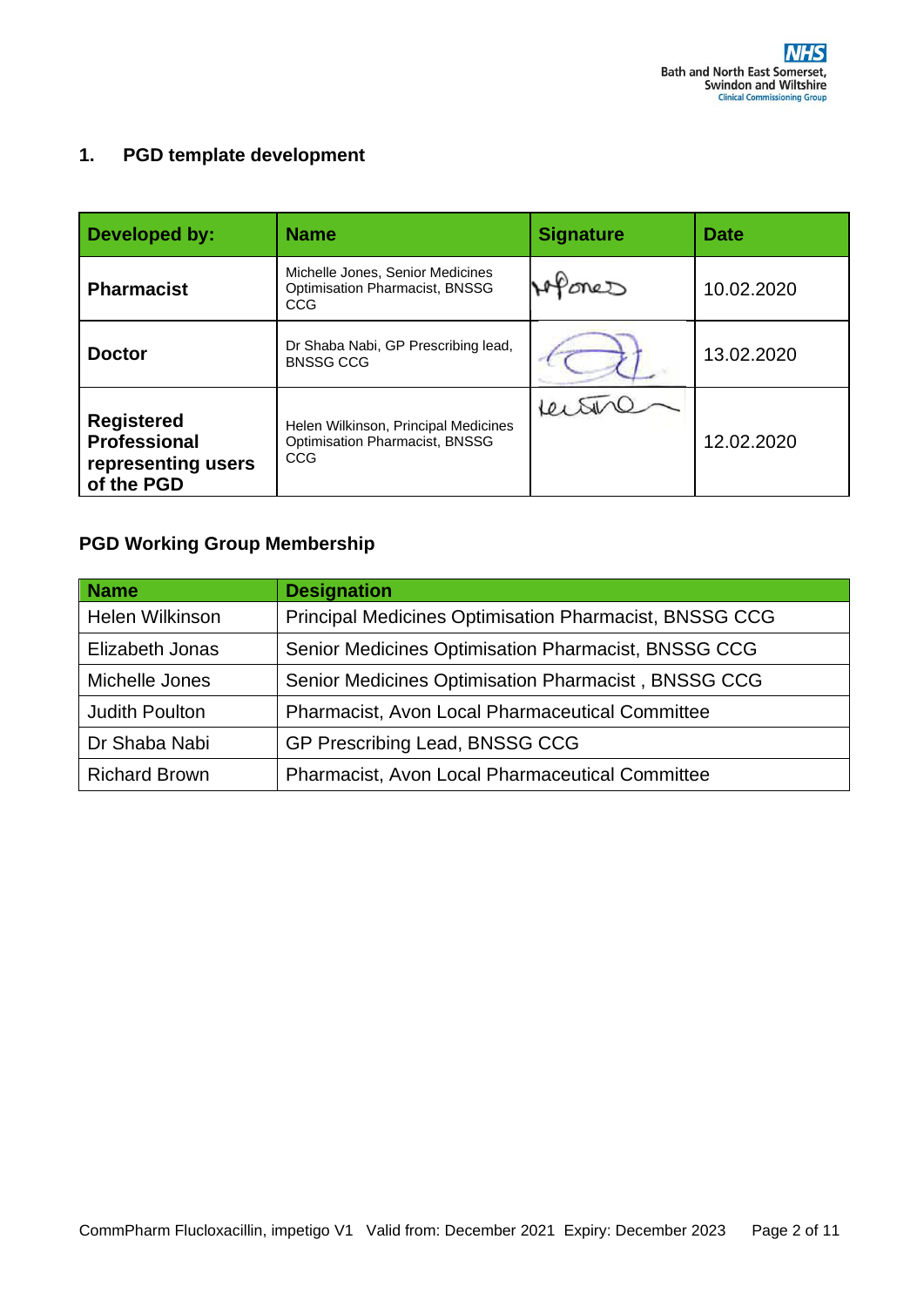#### *2.* **Organisational authorisations** *(may require amendment depending on how the service using the PGD is being commissioned/the organisation who is responsible for authorising the PGD – not all fields may be applicable)*

The PGD is not legally valid until it has had the relevant organisational authorisation.

It is the responsibility of the organisation that has legal authority to authorise the PGD, to ensure that all legal and governance requirements are met. The authorising body accepts governance responsibility for the appropriate use of the PGD.

**Bath and North East Somerset, Swindon and Wiltshire CCG** authorises this PGD for use by the services or providers listed below:

#### **Authorised for use by the following organisation and/or services**

Community pharmacies contracted to provide the BSW CCG Community Pharmacy PGD Service for Minor Ailments

**Limitations to authorisation**

None

| <b>Senior Doctor</b>            |             |             |             |
|---------------------------------|-------------|-------------|-------------|
| <b>Role</b>                     | <b>Name</b> | <b>Sign</b> | <b>Date</b> |
| <b>Medical Director BSW CCG</b> |             |             |             |

| <b>Senior Pharmacist</b>                                       |                    |             |             |
|----------------------------------------------------------------|--------------------|-------------|-------------|
| <b>Role</b>                                                    | <b>Name</b>        | <b>Sign</b> | <b>Date</b> |
| <b>Associate Director (Medicines</b><br>Optimisation), BSW CCG | <b>Paul Clarke</b> | P. Clark.   | 02.12.21    |

| <b>Organisational approval (legal requirement)</b>   |             |                                                                                                                                                                                                                                      |             |
|------------------------------------------------------|-------------|--------------------------------------------------------------------------------------------------------------------------------------------------------------------------------------------------------------------------------------|-------------|
| <b>Role</b>                                          | <b>Name</b> | <b>Sign</b>                                                                                                                                                                                                                          | <b>Date</b> |
| <b>Director (Medicines</b><br>Optimisation), BSW CCG | Nadine Fox  | <b>Contract of the Contract of the Contract of the Contract of the Contract of the Contract of the Contract of the Contract of the Contract of the Contract of the Contract of the Contract of the Contract of the Contract of t</b> | 02.12.21    |

Local enquiries regarding the use of this PGD may be directed to [bswccg.prescribing@nhs.net](mailto:bswccg.prescribing@nhs.net)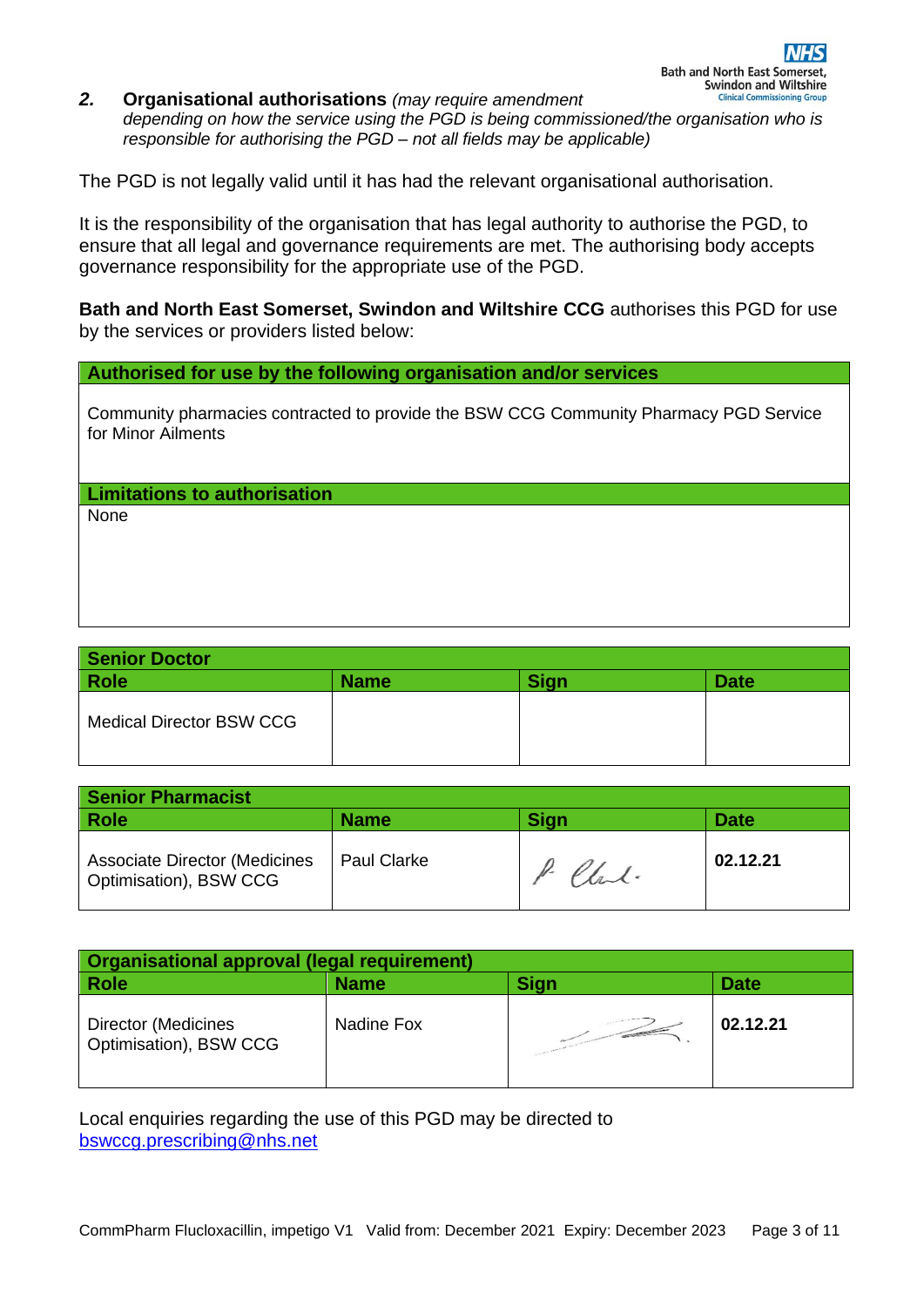Section 7 provides a registered health professional authorisation sheet. Individual professionals must be authorised by name to work to this PGD. Alternative authorisation sheets/templates may be used where appropriate in accordance with local policy.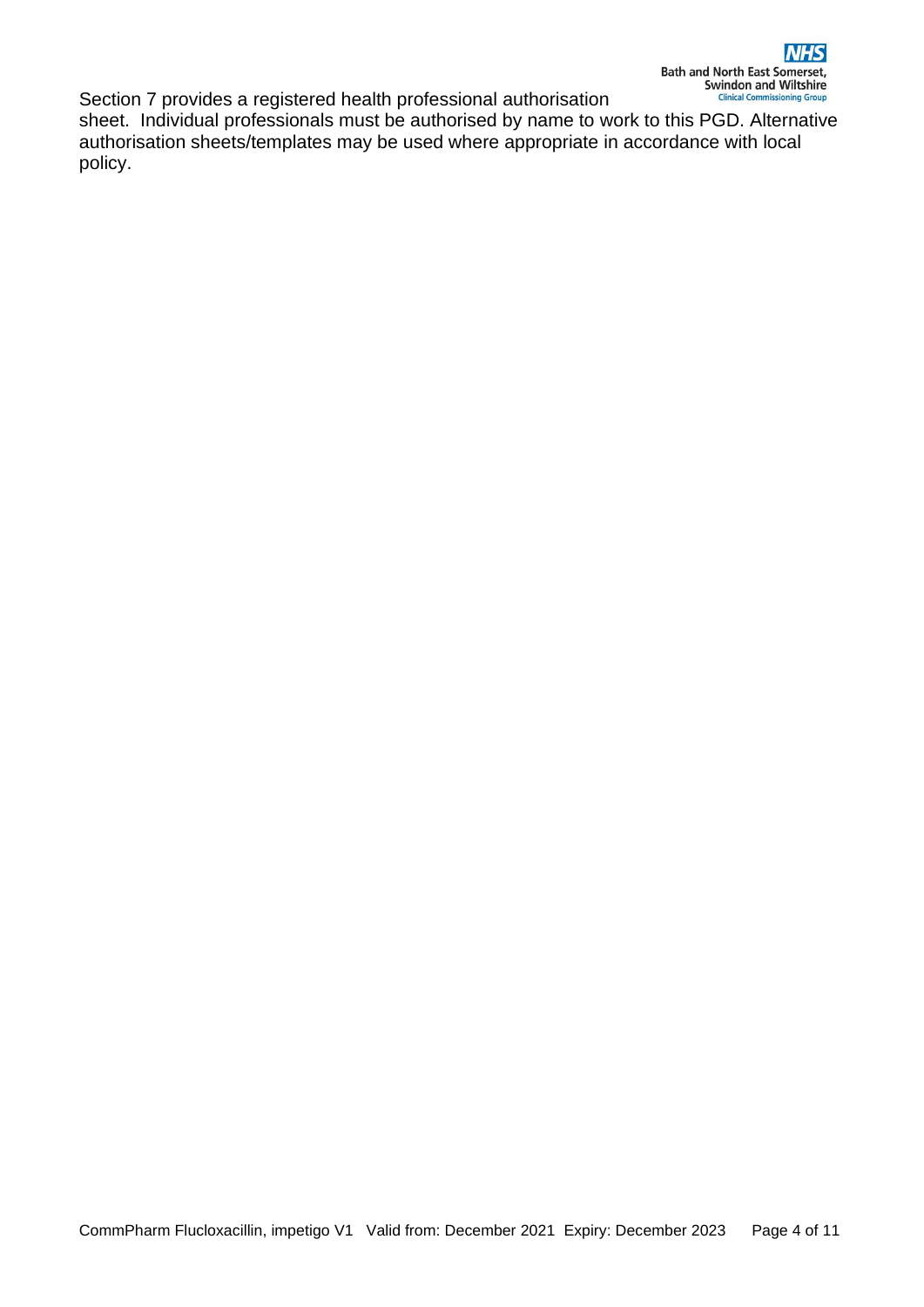### **3. Characteristics of staff**

| <b>Qualifications and</b><br>professional registration  | Pharmacists registered with the General Pharmaceutical Council<br>(GPhC)                                                                                                                                                                                                                                                                                                                                                                                                                                                                                                                                                                                                                                                                                                                                                                                                                                                                                                                                                                                                                                                                                                                   |
|---------------------------------------------------------|--------------------------------------------------------------------------------------------------------------------------------------------------------------------------------------------------------------------------------------------------------------------------------------------------------------------------------------------------------------------------------------------------------------------------------------------------------------------------------------------------------------------------------------------------------------------------------------------------------------------------------------------------------------------------------------------------------------------------------------------------------------------------------------------------------------------------------------------------------------------------------------------------------------------------------------------------------------------------------------------------------------------------------------------------------------------------------------------------------------------------------------------------------------------------------------------|
| <b>Initial training</b><br><b>Competency assessment</b> | must be authorised by name as an approved practitioner under<br>$\bullet$<br>the current terms of this Patient Group Direction before working<br>to it<br>Has undertaken appropriate training and declared themselves<br>assessed competent to carry out clinical assessment of patient<br>leading to diagnosis that requires treatment according to the<br>indications listed in this PGD<br>must have undertaken appropriate training for working under<br>$\bullet$<br>PGDs for supply/administration of medicines<br>must be competent in the use of PGDs (see NICE Competency<br>$\bullet$<br>framework for health professionals using patient group<br>directions)<br>must have access to the Patient Group Direction and<br>associated online resource<br>should fulfil any additional requirements defined by local policy<br>The registered healthcare professional authorised to operate<br>under this PGD must have undertaken appropriate training and<br>successfully completed the declaration of competence to<br>undertake clinical assessment of patient leading to diagnosis of<br>the conditions listed.<br>Complete the self-declaration for this PGD on PharmOutcomes |
| <b>Ongoing training and</b><br>competency               | Staff operating under this PGD are encouraged to review their<br>competency using the NICE Competency Framework for health<br>professionals using patient group directions<br>Individuals operating under this PGD are personally responsible<br>for ensuring they remain up to date with the use of all medicines<br>included in the PGD - if any training needs are identified these<br>should be discussed with the senior individual responsible for<br>authorising individuals to act under the PGD and further<br>training provided as required.<br>Practitioners must ensure they are up to date with relevant issues<br>and clinical skills relating to this PGD and should be aware of any<br>change to the recommendations for the medicines listed. It is the<br>responsibility of the individual to keep up-to-date with Continued<br>Professional Development (CPD).                                                                                                                                                                                                                                                                                                          |
|                                                         | The decision to supply any medication rests with the individual registered health<br>professional who must abide by the PGD and any associated organisation policies.                                                                                                                                                                                                                                                                                                                                                                                                                                                                                                                                                                                                                                                                                                                                                                                                                                                                                                                                                                                                                      |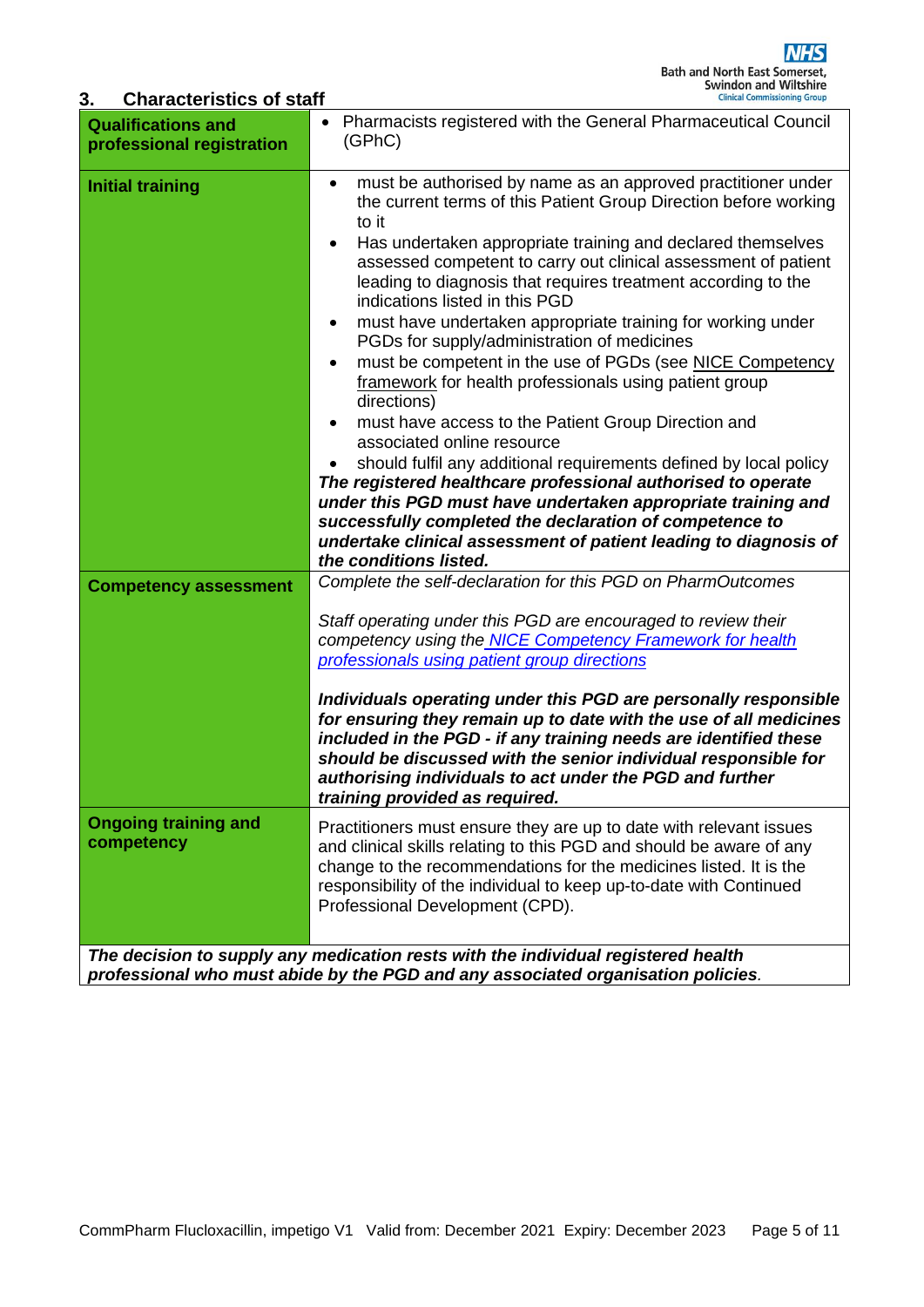## **4. Clinical condition or situation to which this PGD applies**

| <b>Clinical condition or</b><br>situation to which this | Widespread impetigo in children aged 2 years and over and<br>adults                                                                                                                                        |
|---------------------------------------------------------|------------------------------------------------------------------------------------------------------------------------------------------------------------------------------------------------------------|
| <b>PGD applies</b>                                      | First-line oral antibiotic treatment for widespread impetigo<br>$\bullet$                                                                                                                                  |
| <b>Criteria for inclusion</b>                           | Adults and children over 2 year of age with widespread impetigo<br>$\bullet$                                                                                                                               |
|                                                         | Valid informed consent<br>$\bullet$                                                                                                                                                                        |
|                                                         | Children under 16 should demonstrate competence under Lord<br>Fraser rules, or consent for treatment must be given by an adult<br>with parental responsibility                                             |
| <b>Criteria for exclusion</b>                           | No valid informed consent<br>$\bullet$                                                                                                                                                                     |
|                                                         | Under 2 years old<br>$\bullet$                                                                                                                                                                             |
|                                                         | <b>Red flags</b><br>$\bullet$                                                                                                                                                                              |
|                                                         | Signs of Sepsis - refer immediately<br>Has significant lymphoedema (gross swelling of the limb)                                                                                                            |
|                                                         | <b>Cellulitis</b><br>$\blacksquare$                                                                                                                                                                        |
|                                                         | Staphylococcal scalded skin syndrome.<br>٠                                                                                                                                                                 |
|                                                         | Lymphangitis.<br>$\blacksquare$                                                                                                                                                                            |
|                                                         | Osteomyelitis and septic arthritis.<br>$\blacksquare$<br>Scarlet fever, urticaria and erythema multiforme (following                                                                                       |
|                                                         | $\blacksquare$<br>streptococcal infection)                                                                                                                                                                 |
|                                                         | Patients who are immuno-compromised                                                                                                                                                                        |
|                                                         | Acute glomerulonephritis (following streptococcal impetigo).                                                                                                                                               |
|                                                         | Hypersensitivity to beta-lactam antibiotics (e.g. penicillin/<br>$\bullet$                                                                                                                                 |
|                                                         | cephalosporins) or any ingredient contained within the                                                                                                                                                     |
|                                                         | medication.<br>Bullous impetigo – refer for differential diagnosis<br>$\bullet$                                                                                                                            |
|                                                         | Pregnancy<br>$\bullet$                                                                                                                                                                                     |
|                                                         | Breast-feeding<br>$\bullet$                                                                                                                                                                                |
|                                                         | Renal or hepatic impairment<br>$\bullet$                                                                                                                                                                   |
|                                                         | Patients taking warfarin - Prolongation of prothrombin time has<br>$\bullet$<br>been reported in patients taking penicillins with warfarin<br>concurrently and so it is recommended to monitor INR closely |
|                                                         | whilst on treatment.                                                                                                                                                                                       |
|                                                         | Previous course of antibiotics for the same episode<br>$\bullet$                                                                                                                                           |
|                                                         | Not to be used for localised lesions (see Fucidin® PGD, * note<br>$\bullet$                                                                                                                                |
|                                                         | Patients with a previous history of penicillin-associated jaundice<br>$\bullet$<br>or hepatic dysfunction                                                                                                  |
|                                                         | Known colonisation with MRSA<br>$\bullet$                                                                                                                                                                  |
|                                                         | History of jaundice/hepatic dysfunction associated with<br>$\bullet$<br>flucloxacillin                                                                                                                     |
|                                                         | Patients taking methotrexate (as flucloxacillin reduces the<br>٠<br>excretion of methotrexate which can cause methotrexate toxicity                                                                        |
|                                                         | For oral solution only                                                                                                                                                                                     |
|                                                         | Patients with rare hereditary problems of fructose intolerance,                                                                                                                                            |
|                                                         | glucose galactose malabsorption or sucrose-isomaltase<br>insufficiency                                                                                                                                     |
| <b>Cautions including any</b>                           | Each 5ml dose of the oral solution contains 3.09g of sucrose and<br>$\bullet$                                                                                                                              |
| relevant action to be<br>taken                          | 18.05mg sodium. This should be taken into consideration by<br>patients on a controlled sodium or sugar diet.                                                                                               |
|                                                         |                                                                                                                                                                                                            |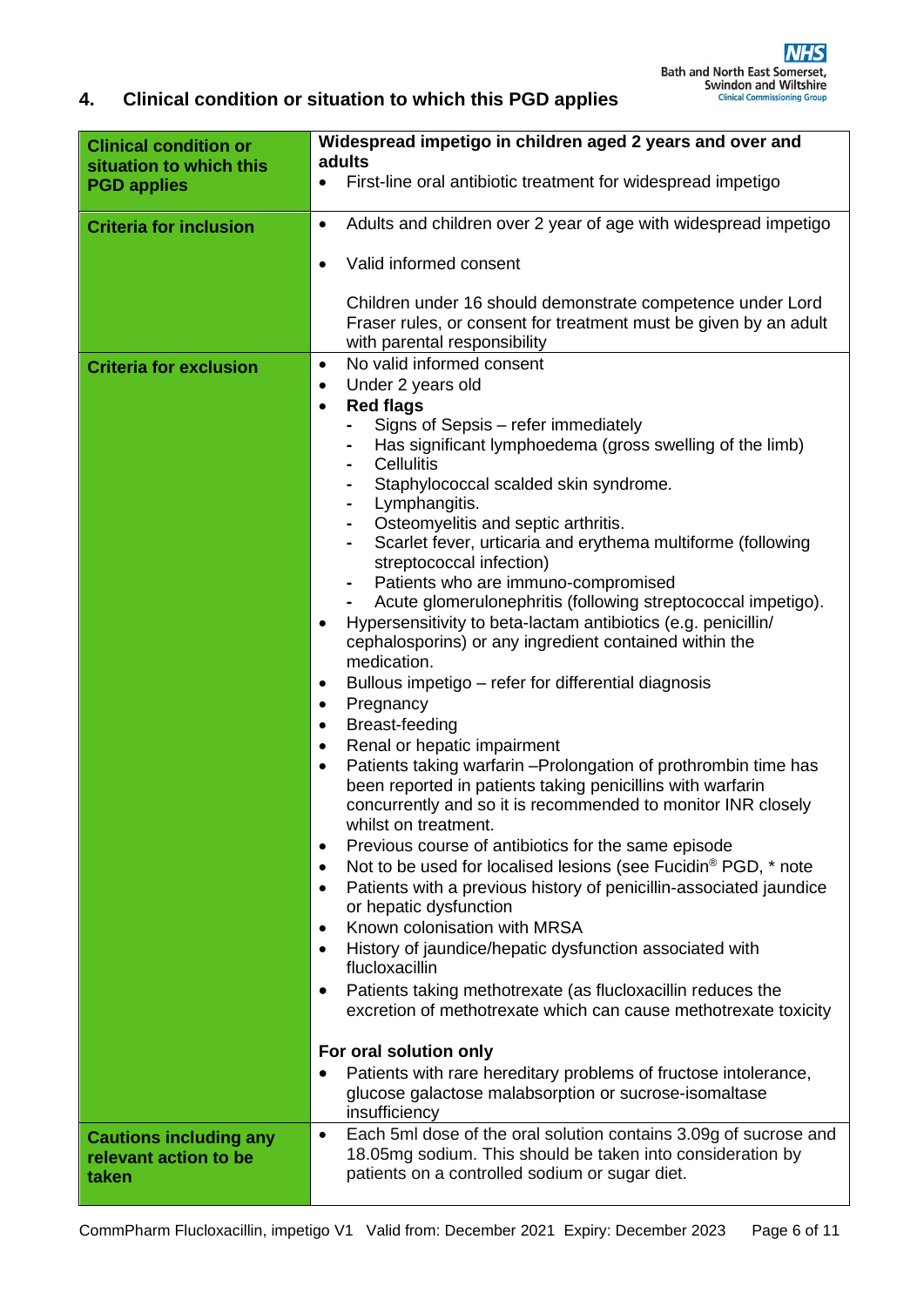| Action to be taken if the<br>patient is excluded       | Record reasons for exclusion and any action(s) taken in patient<br>$\bullet$<br>notes                      |  |
|--------------------------------------------------------|------------------------------------------------------------------------------------------------------------|--|
|                                                        | Document advice given and the decision reached<br>$\bullet$                                                |  |
|                                                        | Advise patient on alternative treatment.<br>$\bullet$                                                      |  |
|                                                        | Refer to a GP if appropriate<br>$\bullet$                                                                  |  |
| Action to be taken if the                              | Record reasons for decline and any action(s) taken in patient<br>$\bullet$                                 |  |
| patient or carer declines                              | notes                                                                                                      |  |
| treatment                                              | Advise patient on alternative treatment.<br>$\bullet$                                                      |  |
|                                                        | Document advice given and the decision reached<br>$\bullet$                                                |  |
|                                                        | Refer to a GP if appropriate<br>٠                                                                          |  |
| <b>Arrangements for referral</b><br>for medical advice | Clinical information should be sent to the patient's GP in<br>$\bullet$<br>accordance with local protocols |  |

# **5. Description of treatment**

| Name, strength &               | Flucloxacillin 125mg/5ml oral solution                                 |  |
|--------------------------------|------------------------------------------------------------------------|--|
| formulation of drug            | Flucloxacillin 250mg capsules                                          |  |
|                                | Flucloxacillin 500mg capsules                                          |  |
|                                |                                                                        |  |
| <b>Legal category</b>          | Prescription-only medicine (POM)                                       |  |
|                                |                                                                        |  |
| Route / method of              | <b>ORAL</b>                                                            |  |
| administration                 |                                                                        |  |
|                                | <b>Children 2 to 9years</b>                                            |  |
| Dose and frequency of          | 250mg (10ml of the 125mg/5ml oral solution) every 6 hours (FOUR        |  |
| administration                 | times a day)                                                           |  |
|                                |                                                                        |  |
|                                |                                                                        |  |
|                                | Children 10 to 17 years                                                |  |
|                                | 500mg (1 x 500mg capsule or 2x 250mg capsule or 20ml of the            |  |
|                                | 125mg/5ml oral solution, only if the patient is unable to swallow)     |  |
|                                | every 6 hours (FOUR times a day)                                       |  |
|                                |                                                                        |  |
|                                | <b>Adults</b>                                                          |  |
|                                | 500mg (1x 500mg capsules or 2 x 250mg capsules) every 6 hours          |  |
|                                | (FOUR times a day)                                                     |  |
|                                |                                                                        |  |
| <b>Duration of treatment</b>   | FIVE days                                                              |  |
|                                |                                                                        |  |
| <b>Quantity to be supplied</b> | Supply the necessary quantity of capsules, or the minimum number       |  |
|                                | of full packs of oral solution sufficient to complete the course. Note |  |
|                                | the expiry of oral solution once reconstituted. The oral solution must |  |
|                                | be prepared by tapping the bottle to loosen the powder then adding     |  |
|                                | the required volume of tap water (as stated on the pack). Agitate      |  |
|                                | rapidly for a few seconds to ensure all powder is wetted and           |  |
|                                | uniformly suspended. Once reconstituted store in a fridge.             |  |
|                                |                                                                        |  |
|                                | Multiples of 100ml flucloxacillin 125mg/5ml oral solution              |  |
|                                | Multiples of 28 x flucloxacillin 500mg capsules or 250mg capsules      |  |
|                                |                                                                        |  |
|                                | Containers should be marked with the length of course, and expiry      |  |
|                                | date of reconstituted oral solution where appropriate. Ensure          |  |
|                                | appropriately labelled with the patient's name, date and Pharmacy      |  |
|                                | contact details.                                                       |  |
|                                |                                                                        |  |
|                                |                                                                        |  |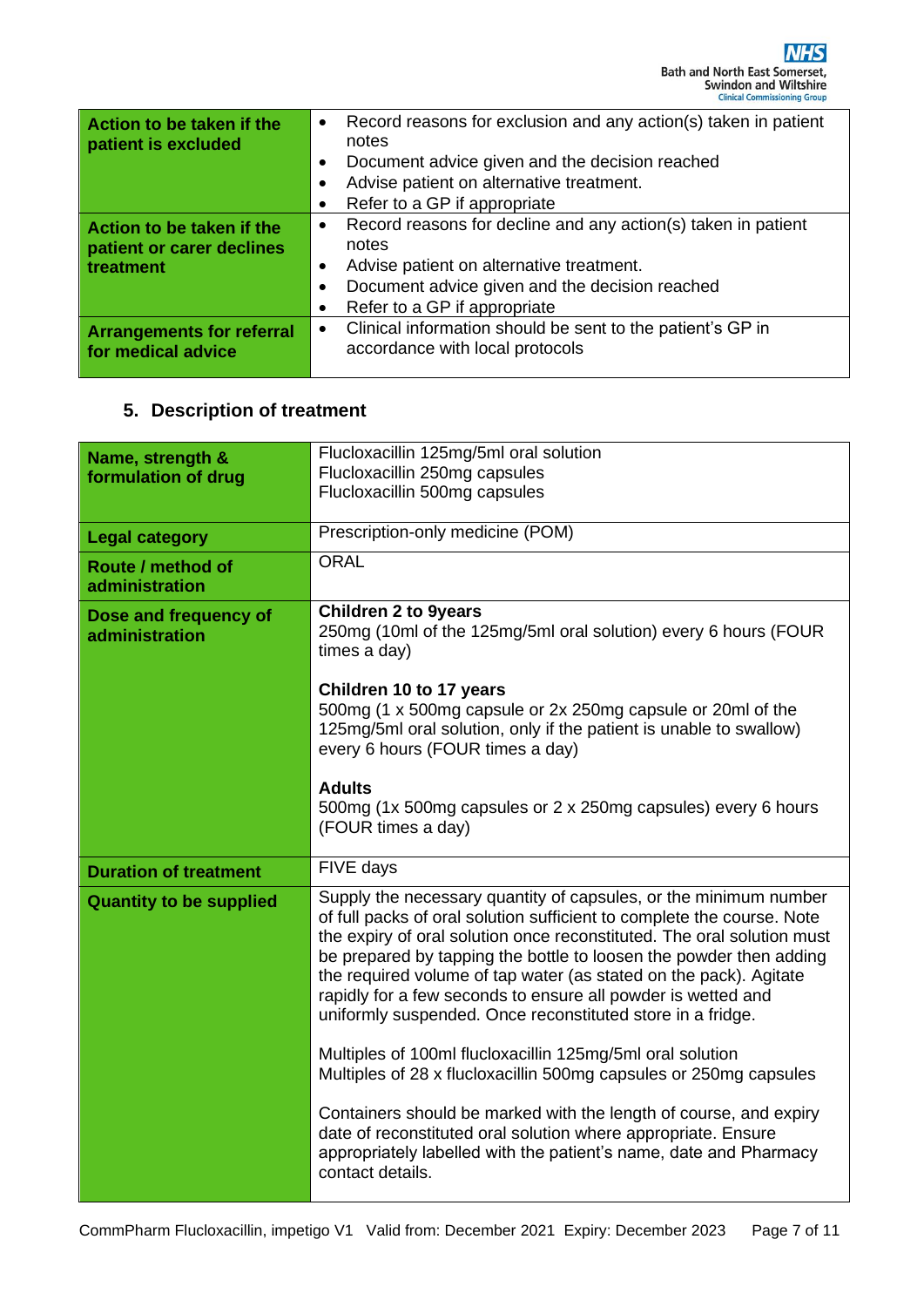| <b>Storage</b>                                                    | Stock must be stored in conditions in line with SPC, which is<br>available from the electronic Medicines Compendium website:<br>www.medicines.org.uk<br>Do not store above 25°C.                                                                                                                                                                                                                                                                                                                                                                                                                                                                                                                                                                                                                                                                             |  |  |  |
|-------------------------------------------------------------------|--------------------------------------------------------------------------------------------------------------------------------------------------------------------------------------------------------------------------------------------------------------------------------------------------------------------------------------------------------------------------------------------------------------------------------------------------------------------------------------------------------------------------------------------------------------------------------------------------------------------------------------------------------------------------------------------------------------------------------------------------------------------------------------------------------------------------------------------------------------|--|--|--|
| <b>Drug interactions</b>                                          | Caution is advised when flucloxacillin is administered<br>$\bullet$<br>concomitantly with paracetamol due to the increased risk of high<br>anion gap metabolic acidosis (HAGMA). Patients at high risk for<br>HAGMA are in particular those with severe renal impairment,<br>sepsis or malnutrition especially if the maximum daily doses of<br>paracetamol are used.                                                                                                                                                                                                                                                                                                                                                                                                                                                                                        |  |  |  |
|                                                                   | Consider potential drug interactions – refer to current edition of<br>$\bullet$<br>the BNF or Summary of Product Characteristics for a full list of<br>interactions. Discuss with prescriber of unsure. These include:<br>Probenecid and sulfinpyrazone – excretion of penicillins reduced<br>O<br>Other drugs, such as piperacillin, which are excreted via renal<br>$\circ$<br>tubular secretion, may interfere with flucloxacillin elimination.<br>Flucloxacillin may reduce the response to sugammadex<br>O<br>Anticoagulants - Prolongation of prothrombin time has been<br>$\circ$<br>reported in patients taking penicillins with warfarin concurrently<br>and so it is recommended to monitor INR closely whilst on<br>treatment. Advise patient to inform warfarin clinic.<br>Oral typhoid vaccine may be inactivated by flucloxacillin.<br>$\circ$ |  |  |  |
|                                                                   | A detailed list of drug interactions is available in the SPC, which<br>is available from the electronic Medicines Compendium<br>website: www.medicines.org.uk                                                                                                                                                                                                                                                                                                                                                                                                                                                                                                                                                                                                                                                                                                |  |  |  |
| <b>Identification &amp;</b><br>management of adverse<br>reactions | Side effects are usually mild and transient<br>Common<br>Minor gastrointestinal disturbances<br>$\circ$<br>Uncommon<br>$\bullet$<br>Rash, urticarial, purpura<br>$\circ$<br>Very rare<br>Neutropenia, thrombocytopenia, haemolytic anaemia,<br>O<br>eosinophilia, Anaphylactic shock (exceptional with oral<br>administration), angioneurotic oedema, pseudomembranous<br>colitis, hepatitis and cholestatic jaundice, erythema<br>multiforme, Stevens-Johnson syndrome and toxic epidermal<br>necrolysis, arthralgia and myalgia sometimes develop more<br>than 48 hours after the start of the treatment, interstitial<br>nephritis, fever sometimes develops more than 48 hours<br>after the start of the treatment.<br>Unknown<br>Acute generalized exanthematous pustulosis<br>O<br><b>Important Safety Information</b>                                 |  |  |  |
|                                                                   | Cholestatis jaundice and hepatitis may occur very rarely, up to two<br>months after treatment with flucloxacillin has stopped. Administration<br>for more than two weeks and increasing age are risk factors.<br>Healthcare professionals are reminded that:                                                                                                                                                                                                                                                                                                                                                                                                                                                                                                                                                                                                 |  |  |  |
|                                                                   | Flucloxacillin should not be used in patients with a history of<br>hepatic dysfunction associated with flucloxacillin                                                                                                                                                                                                                                                                                                                                                                                                                                                                                                                                                                                                                                                                                                                                        |  |  |  |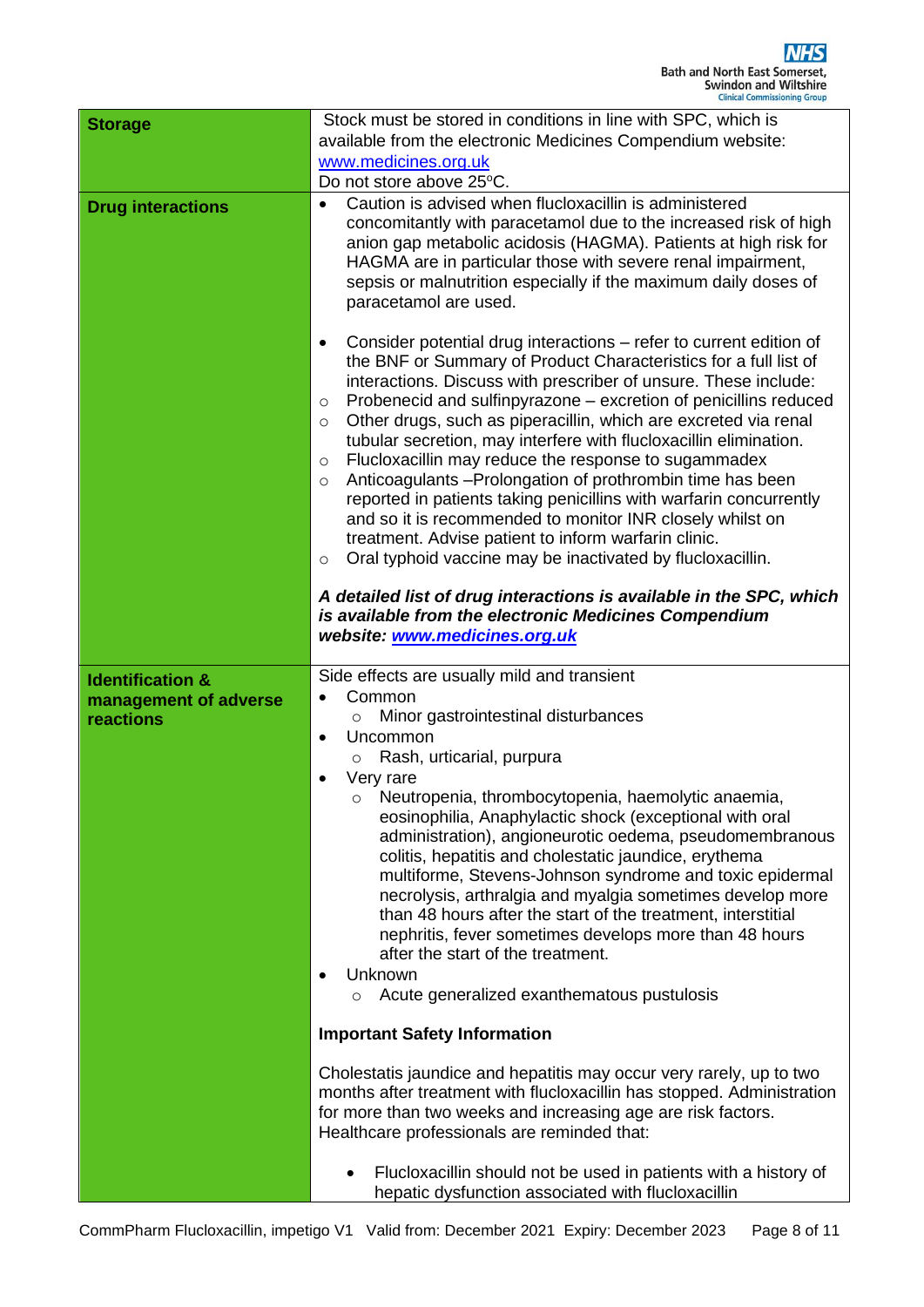|                                                               | Flucloxacilliln should be used with caution in patients with<br>$\bullet$<br>hepatic impairment.<br>Careful enquiry should be made about hypersensitivity<br>$\bullet$<br>reactions to beta-lactam antibacterials.<br>Use the Yellow Card System to report unexpected adverse drug<br>reactions directly to the CSM. Guidance on the use of the Yellow<br>Card System and Yellow Cards are available in the current BNF or<br>via www.yellowcard.gov.uk<br>A detailed list of adverse reactions is available in the SPC,<br>which is available from the electronic Medicines Compendium<br>website: www.medicines.org.uk |
|---------------------------------------------------------------|--------------------------------------------------------------------------------------------------------------------------------------------------------------------------------------------------------------------------------------------------------------------------------------------------------------------------------------------------------------------------------------------------------------------------------------------------------------------------------------------------------------------------------------------------------------------------------------------------------------------------|
| <b>Management of and</b><br>reporting procedure for           | Healthcare professionals and patients/carers are encouraged to<br>report suspected adverse reactions to the Medicines and                                                                                                                                                                                                                                                                                                                                                                                                                                                                                                |
| adverse reactions                                             | Healthcare products Regulatory Agency (MHRA) using the Yellow<br>Card reporting scheme on: https://yellowcard.mhra.gov.uk<br>Record all adverse drug reactions (ADRs) in the patient's medical                                                                                                                                                                                                                                                                                                                                                                                                                           |
|                                                               | record.                                                                                                                                                                                                                                                                                                                                                                                                                                                                                                                                                                                                                  |
|                                                               | Report via organisation incident policy.<br>If anaphylaxis management may be required include this                                                                                                                                                                                                                                                                                                                                                                                                                                                                                                                       |
|                                                               | information here (e.g. adrenaline to be held/resuscitation team<br>details)                                                                                                                                                                                                                                                                                                                                                                                                                                                                                                                                              |
| <b>Written information to be</b><br>given to patient or carer | Give marketing authorisation holder's patient information leaflet<br>$\bullet$<br>(PIL) provided with the product.                                                                                                                                                                                                                                                                                                                                                                                                                                                                                                       |
|                                                               | Provide PIL on impetigo, which can be downloaded from the<br>$\bullet$                                                                                                                                                                                                                                                                                                                                                                                                                                                                                                                                                   |
|                                                               | <b>British of Dermatologists website</b><br>http://www.bad.org.uk/shared/get-                                                                                                                                                                                                                                                                                                                                                                                                                                                                                                                                            |
|                                                               | file.ashx?id=211&itemtype=document                                                                                                                                                                                                                                                                                                                                                                                                                                                                                                                                                                                       |
|                                                               | Information on impetigo can be downloaded from the NHS<br>$\bullet$<br>choices website http://www.nhs.uk/conditions for patients                                                                                                                                                                                                                                                                                                                                                                                                                                                                                         |
| Patient advice / follow up<br>treatment                       | Explain that impetigo is not usually serious but can spread if not<br>$\bullet$<br>treated.                                                                                                                                                                                                                                                                                                                                                                                                                                                                                                                              |
|                                                               | Reassure the patient that impetigo usually heals completely<br>without scarring and that serious complications are rare                                                                                                                                                                                                                                                                                                                                                                                                                                                                                                  |
|                                                               | Take the antibiotics at regular intervals and complete the course<br>$\bullet$                                                                                                                                                                                                                                                                                                                                                                                                                                                                                                                                           |
|                                                               | supplied, even if feeling better                                                                                                                                                                                                                                                                                                                                                                                                                                                                                                                                                                                         |
|                                                               | This medicine should ideally be taken on an empty stomach (i.e.<br>$\bullet$<br>half to one hour before you eat) where possible.                                                                                                                                                                                                                                                                                                                                                                                                                                                                                         |
|                                                               | Store oral solution in refrigerator-shake well before use<br>$\bullet$                                                                                                                                                                                                                                                                                                                                                                                                                                                                                                                                                   |
|                                                               | Discuss side effects and advise to come back if side effects<br>$\bullet$<br>occur                                                                                                                                                                                                                                                                                                                                                                                                                                                                                                                                       |
|                                                               | Give safety netting advice - see GP if lesions are not improving 5<br>$\bullet$<br>days after initiation of flucloxacillin or are becoming more                                                                                                                                                                                                                                                                                                                                                                                                                                                                          |
|                                                               | widespread and consider red flags.<br>Advice on management of impetigo including hygiene measures<br>$\bullet$                                                                                                                                                                                                                                                                                                                                                                                                                                                                                                           |
|                                                               | to aid healing, including recommending that the person washes<br>the affected area with soapy water. Advise patient to try not to<br>touch patches of impetigo and if they do to wash hands                                                                                                                                                                                                                                                                                                                                                                                                                              |
|                                                               | afterwards.<br>Avoid scratching affected areas and keep fingernails clean and<br>$\bullet$                                                                                                                                                                                                                                                                                                                                                                                                                                                                                                                               |
|                                                               | cut short.                                                                                                                                                                                                                                                                                                                                                                                                                                                                                                                                                                                                               |
|                                                               | Don't share towels, clothing, bathwater or flannels etc. until the<br>$\bullet$<br>infection has cleared.                                                                                                                                                                                                                                                                                                                                                                                                                                                                                                                |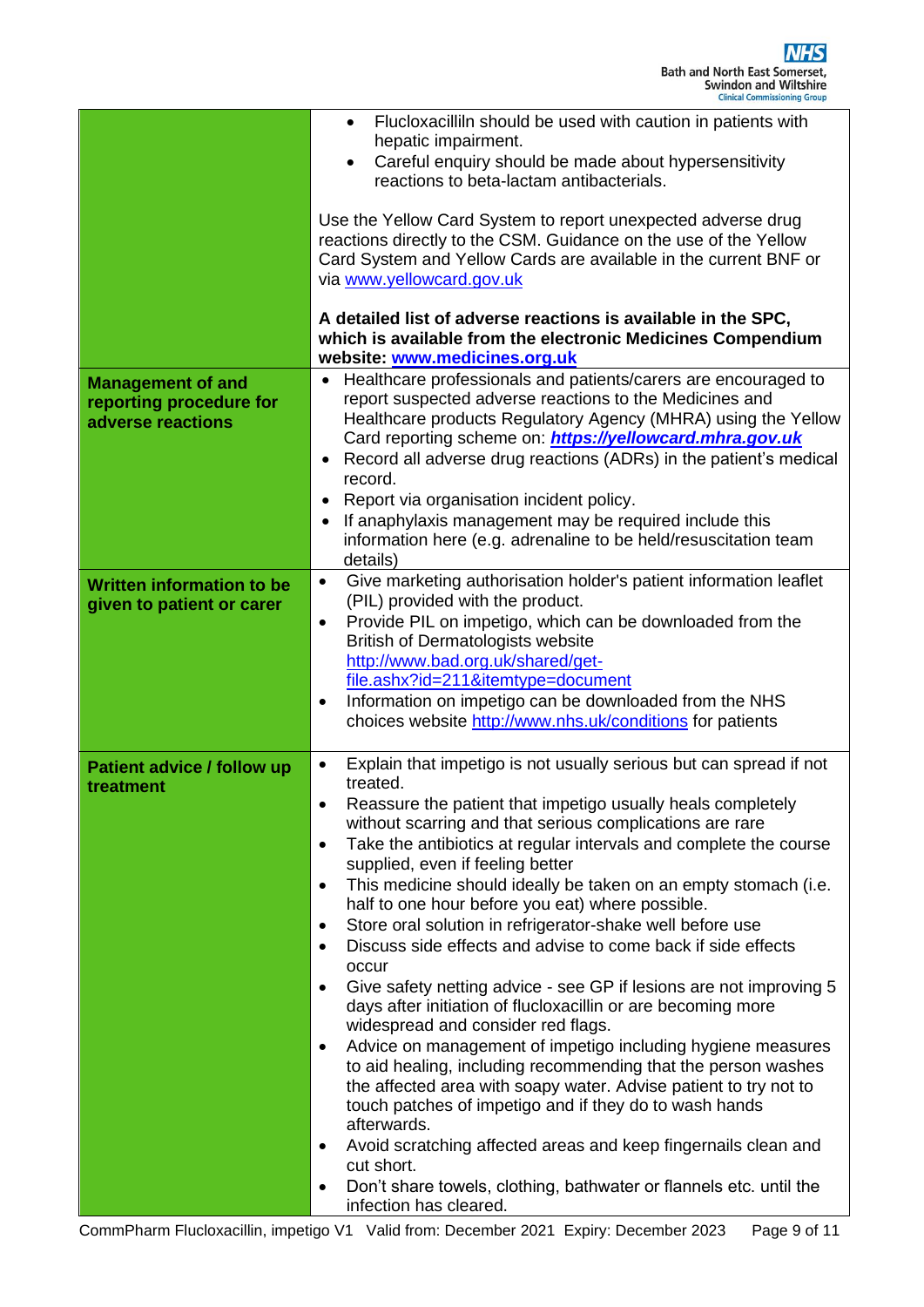|                | Children and adults should be advised to stay away from school<br>$\bullet$<br>and other childcare facilities or work until the lesions are healed<br>dry and crusted over or 48 hours after flucloxacillin treatment has<br>started. Food handlers are required by law to inform employers<br>immediately if they have impetigo<br>Advise on symptom relief including appropriate 'over the counter'<br>$\bullet$<br>analgesia (see drug interactions regarding paracetamol).<br>Advise the patient or their carer to return any tablets or oral<br>solution remaining at completion of course to their community<br>pharmacist for disposal |
|----------------|-----------------------------------------------------------------------------------------------------------------------------------------------------------------------------------------------------------------------------------------------------------------------------------------------------------------------------------------------------------------------------------------------------------------------------------------------------------------------------------------------------------------------------------------------------------------------------------------------------------------------------------------------|
| <b>Records</b> | Record:                                                                                                                                                                                                                                                                                                                                                                                                                                                                                                                                                                                                                                       |
|                | that valid informed consent was given<br>$\bullet$                                                                                                                                                                                                                                                                                                                                                                                                                                                                                                                                                                                            |
|                | name/signature of individual, address, date of birth and GP with<br>$\bullet$<br>whom the individual is registered (if relevant)                                                                                                                                                                                                                                                                                                                                                                                                                                                                                                              |
|                | History, examination, investigations, diagnosis<br>$\bullet$                                                                                                                                                                                                                                                                                                                                                                                                                                                                                                                                                                                  |
|                | Drug history including any allergies<br>$\bullet$                                                                                                                                                                                                                                                                                                                                                                                                                                                                                                                                                                                             |
|                | name of registered health professional<br>$\bullet$                                                                                                                                                                                                                                                                                                                                                                                                                                                                                                                                                                                           |
|                | name and brand of medication supplied/administered<br>$\bullet$                                                                                                                                                                                                                                                                                                                                                                                                                                                                                                                                                                               |
|                | date and time of supply/administration<br>$\bullet$                                                                                                                                                                                                                                                                                                                                                                                                                                                                                                                                                                                           |
|                | dose, form and route of supply/administration<br>$\bullet$                                                                                                                                                                                                                                                                                                                                                                                                                                                                                                                                                                                    |
|                | quantity supplied/administered<br>$\bullet$                                                                                                                                                                                                                                                                                                                                                                                                                                                                                                                                                                                                   |
|                | batch number and expiry date (if applicable)<br>$\bullet$                                                                                                                                                                                                                                                                                                                                                                                                                                                                                                                                                                                     |
|                | advice given, including advice given if excluded or declines<br>$\bullet$<br>treatment                                                                                                                                                                                                                                                                                                                                                                                                                                                                                                                                                        |
|                | details of any adverse drug reactions and actions taken<br>$\bullet$                                                                                                                                                                                                                                                                                                                                                                                                                                                                                                                                                                          |
|                | supplied via Patient Group Direction (PGD)<br>$\bullet$                                                                                                                                                                                                                                                                                                                                                                                                                                                                                                                                                                                       |
|                | Referral arrangements (including self-care)<br>$\bullet$                                                                                                                                                                                                                                                                                                                                                                                                                                                                                                                                                                                      |
|                | Add patient name and date of supply to the pack before issuing.<br>$\bullet$<br>Liquid dose forms must include the expiry date of reconstituted<br>oral solution.                                                                                                                                                                                                                                                                                                                                                                                                                                                                             |
|                | Records should be signed and dated (or a password controlled<br>e-records).                                                                                                                                                                                                                                                                                                                                                                                                                                                                                                                                                                   |
|                | All records should be clear, legible and contemporaneous.<br>A record of all individuals receiving treatment under this PGD<br>should also be kept for audit purposes in accordance with local<br>policy.                                                                                                                                                                                                                                                                                                                                                                                                                                     |

### **6. Key references**

| <b>Key references</b> | Summary of Product Characteristics for flucloxacillin (available at<br>$\bullet$ |
|-----------------------|----------------------------------------------------------------------------------|
|                       | www.emc.medicines.org.uk                                                         |
|                       | British National Formulary (available online at<br>$\bullet$                     |
|                       | www.medicinescomplete.com) [accessed 23/11/2021])                                |
|                       | British National Formulary for Children (available online at<br>$\bullet$        |
|                       | www.medicinescomplete.com)                                                       |
|                       | <b>BSW Antimicrobial Prescribing Guidelines available</b><br>$\bullet$           |
|                       | https://prescribing.bswccg.nhs.uk/wpdm-package/wiltshire-swindon-                |
|                       | banes-primary-care-antibiotic-guidance-jan-2019-nice-update                      |
|                       | NICE Clinical Knowledge Summaries (available at<br>$\bullet$                     |
|                       | https://cks.nice.org.uk/impetigo)                                                |
|                       | NICE NG 153 Impetigo: antimicrobial prescribing<br>٠                             |
|                       | (available online at                                                             |
|                       | https://www.nice.org.uk/guidance/ng153/resources/visual-summary-pdf-             |
|                       | 7084853533)                                                                      |